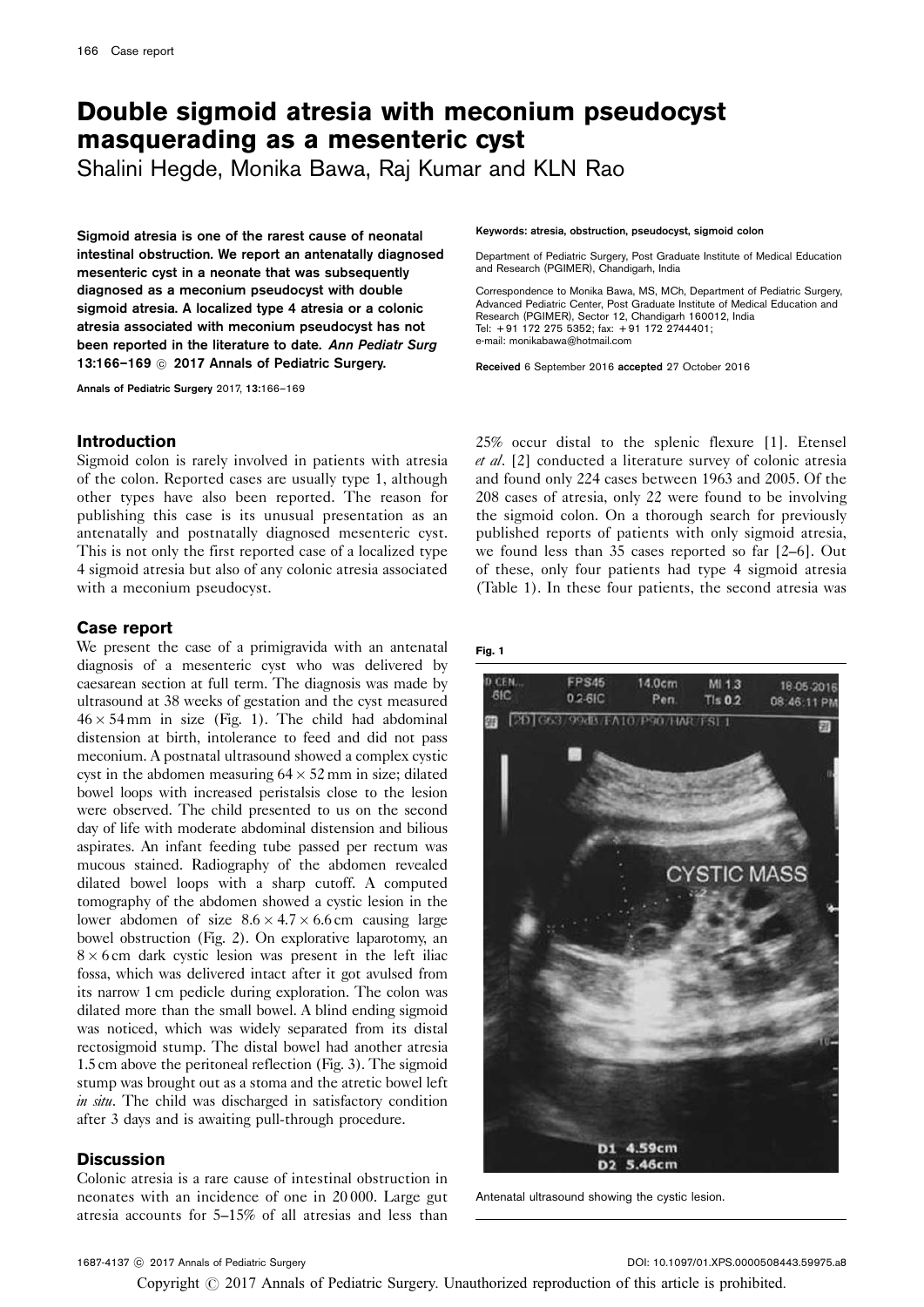<span id="page-1-0"></span>

(a) Erect radiography of the abdomen showing a dilated bowel loop with air-fluid levels. (b) CT of the abdomen: white star is the cyst, which can be seen surrounded by dilated bowel loops. (c) CT of the abdomen: arrow indicates the collapsed rectum. CT, computed tomography.

present at the ascending colon, hepatic flexure, transverse colon and splenic flexure. Our case is unusual in having the second atresia also in the rectosigmoid

segment. It is possible that the cause of this two-point atresia in the rectosigmoid is an antenatal volvulus around a long sigmoid mesentery. Other explanations for a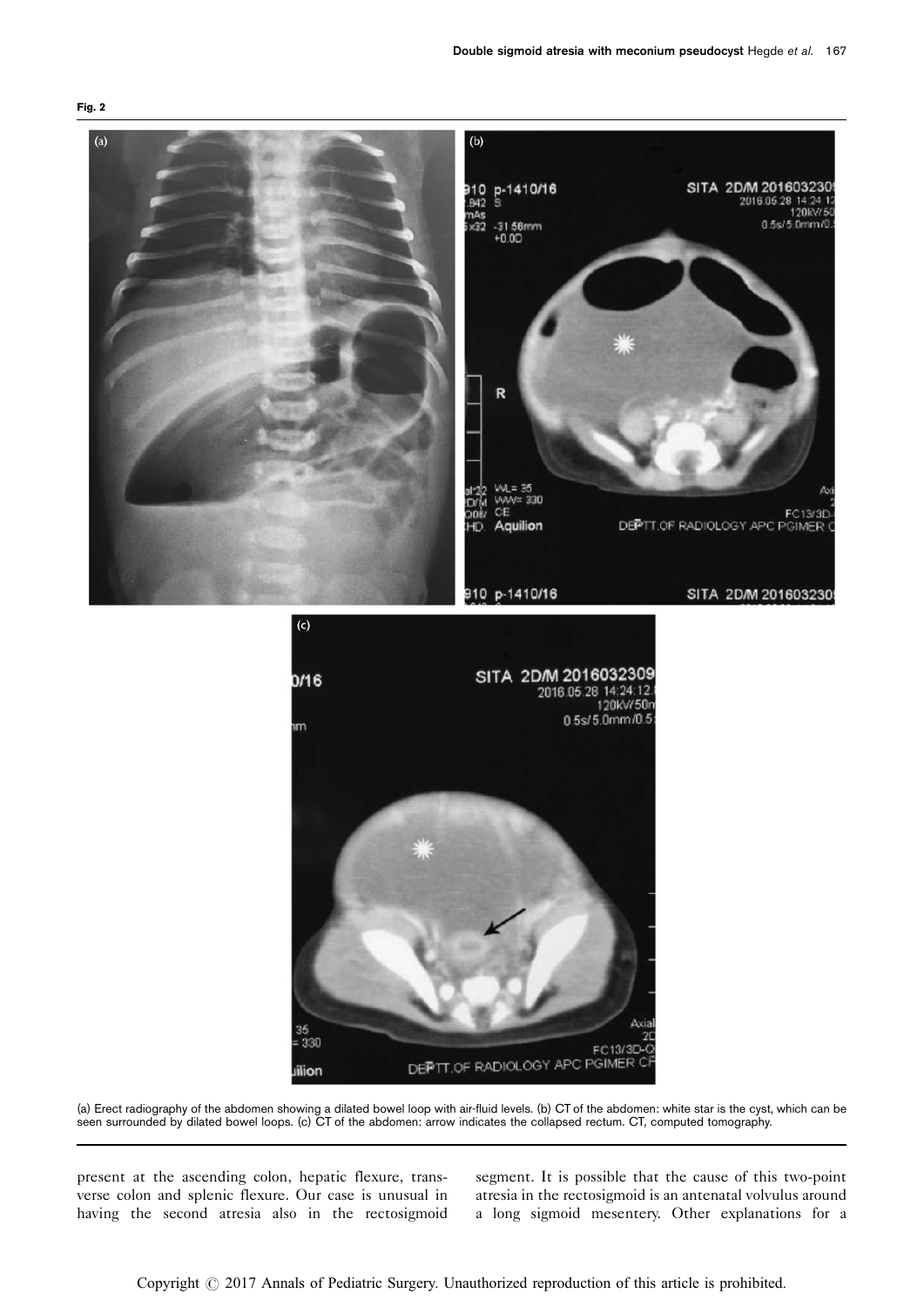<span id="page-2-0"></span>



(a) Intraoperative photograph. Green star indicates blind ending sigmoid. Babcock holding atretic distal stump. Arrow indicates second atresia. Green line indicates peritoneal reflection. (b) Meconium pseudocyst.

| Table 1 Published reports of sigmoid atresia [2-6] |  |  |  |  |  |  |
|----------------------------------------------------|--|--|--|--|--|--|
|----------------------------------------------------|--|--|--|--|--|--|

| References              | <b>Types</b>        | Number of cases |
|-------------------------|---------------------|-----------------|
| Gaug, 1922              |                     |                 |
| Gann and Hoffman, 1952  |                     |                 |
| Garrish, 1955           |                     |                 |
| Feggetter, 1955         |                     |                 |
| Armitage, 1958          |                     |                 |
| Harbour et al., 1965    | Ш                   |                 |
| Freeman, 1966           | I and II            | 2               |
| Coran and Eraklis, 1965 | 1/11                | 2               |
| Boles et al., 1976      | I and II            | 2               |
| Grosfeld et al., 1979   |                     |                 |
| Alexander, 1979         |                     |                 |
| Benawra et al., 1981    | $-$ and $III$       | 2               |
| Doody and Nguyen, 1987  |                     |                 |
| Nitta et al., 1987      |                     |                 |
| Pohlson et al., 1988    | I and IV            | 2               |
| Davenport et al., 1990  | IV                  |                 |
| Karnak et al.           | I and III           | 2               |
| Watts et al., 2003      | Ш                   |                 |
| Sauve and Leung, 2003   | IV                  |                 |
| Komuro et al., 2003     | Ш                   |                 |
| Etensel et al., 2004    | IV and II           | 2               |
| Baglaj et al.           | IIIa, II, $I -$ and | 4               |
| Mirza B et al.          |                     |                 |

vascular catastrophe leading to atresia in the sigmoid include internal hernia, intussusceptions, strangulation due to a closing umbilical ring and emboli in fetal circulation [\[5\]](#page-3-0).

Patients with colonic atresia commonly present with features of intestinal obstruction [\[7](#page-3-0)]. Type 1 atresia

patients may present later and may need to be differentiated from those with Hirschsprung's disease with a contrast enema [\[8](#page-3-0)]. Our case presented with an antenatal and postnatal diagnosis of a mesenteric cyst. Large bowel obstruction was evident on the abdomen computed tomography with dilated bowel loops but a collapsed rectosigmoid was thought to be due to pressure effect from the cyst. Antenatal perforation causing a meconium pseudocyst is seen commonly with ileal atresia and has previously not been reported with colonic atresia.

### Conclusion

Sigmoid atresia is a rare cause of neonatal intestinal obstruction. It can present with a meconium pseudocyst and multiple strictures.

## Acknowledgements

Authors contribution: Shalini Hegde: literature search, patient care, drafting the manuscript; Monika Bawa: supervision, patient in charge, finalizing the manuscript; Raj Kumar: patient care and intraoperative assistance; KLN Rao: supervision, finalizing the manuscript.

#### Conflicts of interest

There are no conflicts of interest.

#### References

Powell RW, Raffensperger JG. Congenital colonic atresia. J Pediatr Surg 1982; 17:166–170.